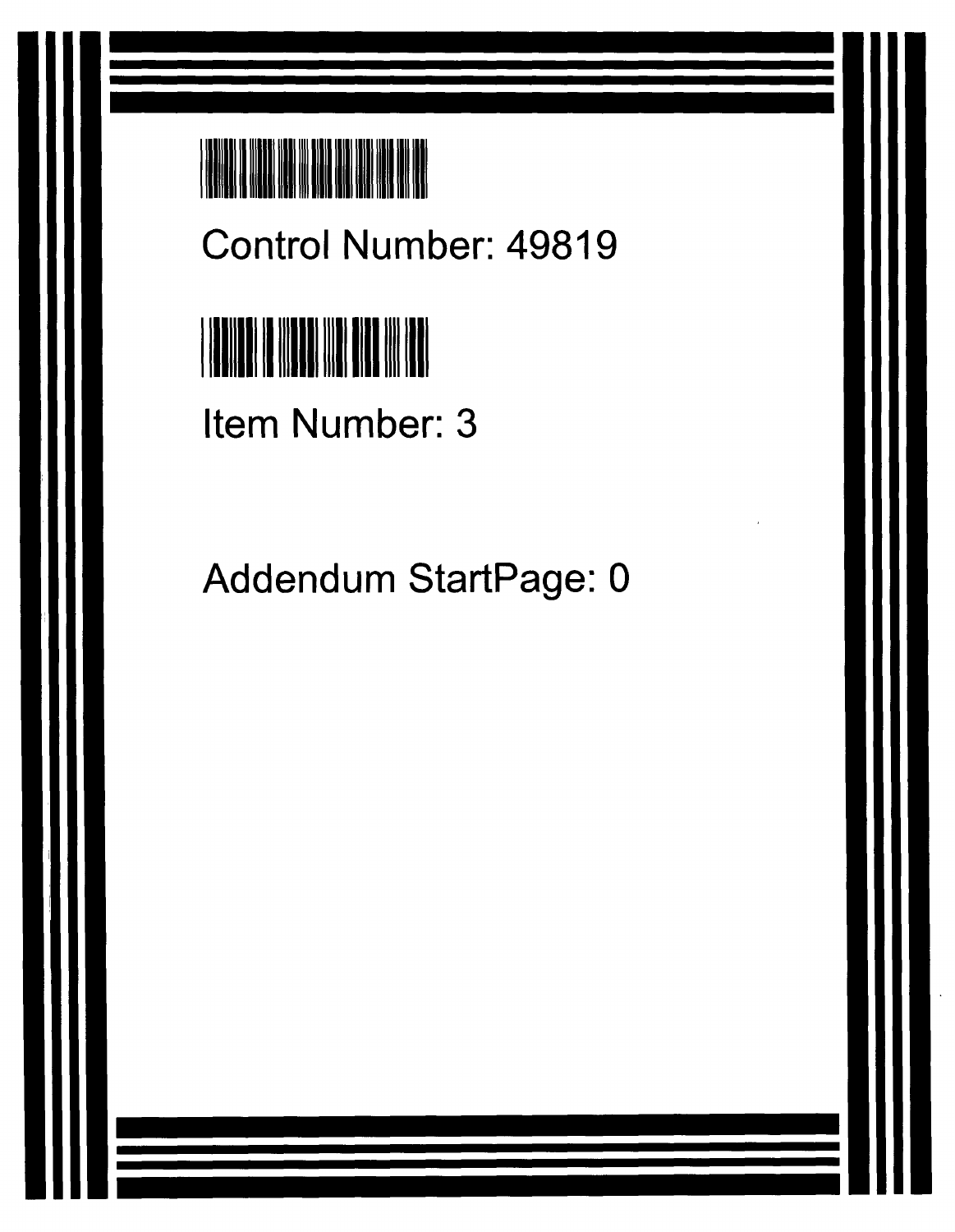# **OPEN MEETING COVER SHEET RULEMAKING**  manches Company

| <b>MEETING DATE:</b>     | December 13, 2019                                                          |
|--------------------------|----------------------------------------------------------------------------|
| <b>DATE DELIVERED:</b>   | December 6, 2019                                                           |
| <b>AGENDA ITEM NO.:</b>  | 18                                                                         |
| <b>CAPTION:</b>          | Project No. 49819 – Rulemaking to Relating<br>to Cybersecurity Monitor     |
| <b>ACTION REQUESTED:</b> | Discussion and possible action with respect<br>to Proposal for Publication |

3

Distribution List: Commissioners' Offices (6) Urban, John Paul Corona, Connie Gleeson, Thomas Phillips, Michael Central Records (Open Meeting Notebook) Rogas, Keith (2) Hunter, Tom (5) Journeay, Stephen Agenda Burch, Chris Tietjen, Darryl (2) Long, Mick (2) Zerwas, Rebecca (2) Benter, Tammy (2) Gonzalez, Andrea Woltersdorf, Paytyn Hoke, Mike Mueller, Paula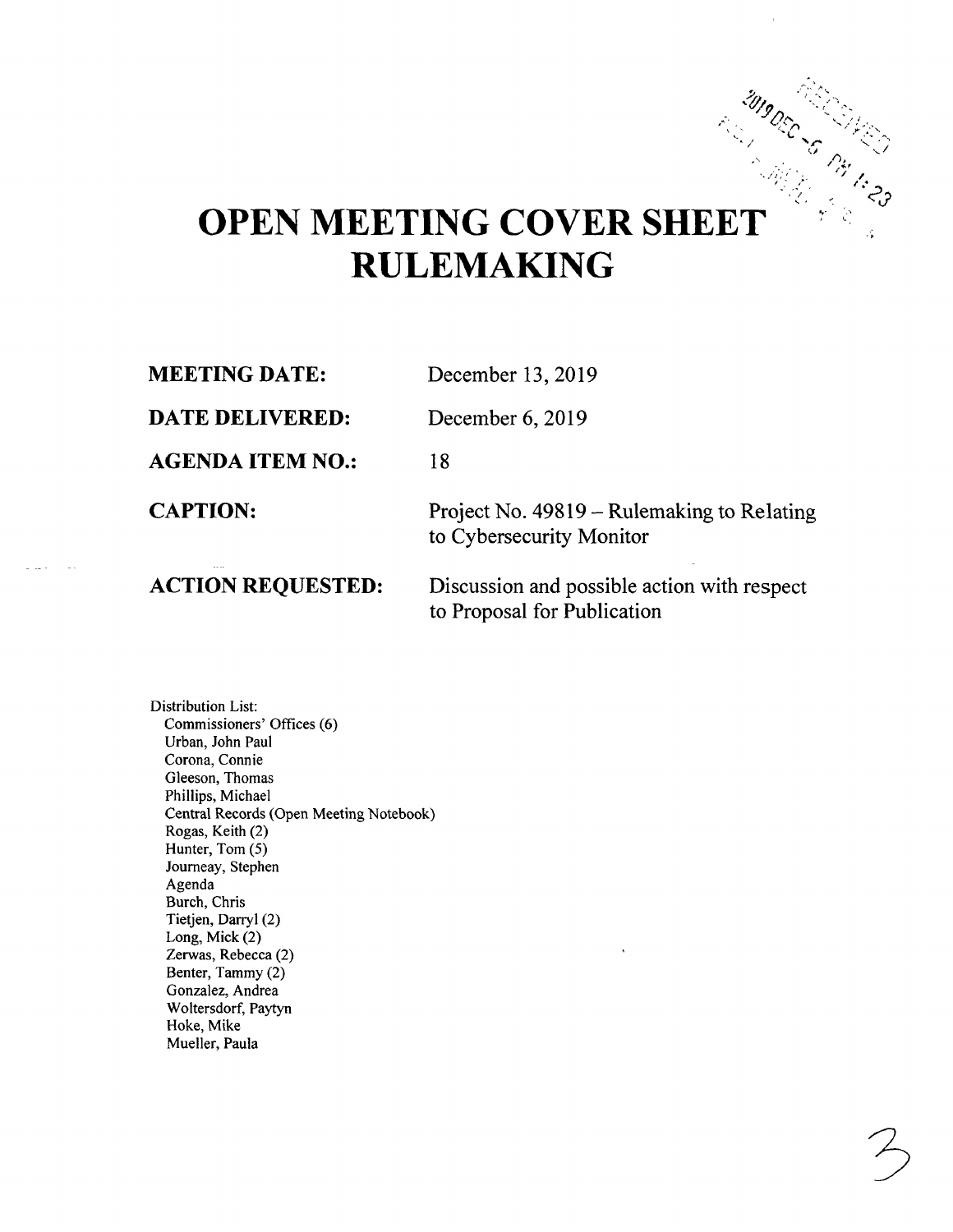## *Public Utility Commission of Texas*

### **Memorandum**

| To:   | Chairman DeAnn T. Walker                                                                                            |  |  |  |  |  |
|-------|---------------------------------------------------------------------------------------------------------------------|--|--|--|--|--|
|       | Commissioner Arthur C. D'Andrea                                                                                     |  |  |  |  |  |
|       | <b>Commissioner Shelly Botkin</b>                                                                                   |  |  |  |  |  |
| From: | Chuck Bondurant, Critical Infrastructure Security and Risk Management<br>Therese Harris, Infrastructure Division    |  |  |  |  |  |
| Date: | December $6, 2019$                                                                                                  |  |  |  |  |  |
| Re:   | Open Meeting, December 13, 2019—Agenda Item #18<br>Project No. 49819 – Rulemaking Relating to Cybersecurity Monitor |  |  |  |  |  |

Commissioners,

Attached for your review and consideration is staff's proposal for publication in Project No. 49819, *Rulemaking Relating to Cybersecurity Monitor.* This rulemaking proposes new §25.367, relating to cybersecurity monitor.

The proposed new rule will establish a cybersecurity coordination program to monitor cybersecurity efforts among electric utilities, electric cooperatives, and municipally owned electric utilities in the state, as required by Senate Bill 64, relating to cybersecurity for information resources, 86th Legislature, Regular Session; and will establish a cybersecurity monitor, a cybersecurity monitor program, and the method to fund the cybersecurity monitor, as required by Senate Bill 936, relating to cybersecurity monitor for certain electric utilities, 86th Legislature, Regular Session.

Please contact Chuck Bondurant at chuck.bondurant@puc.texas.gov or 512-936-7280; or Therese Harris at therese.harris@puc.texas.gov or 512-936-7378 with questions.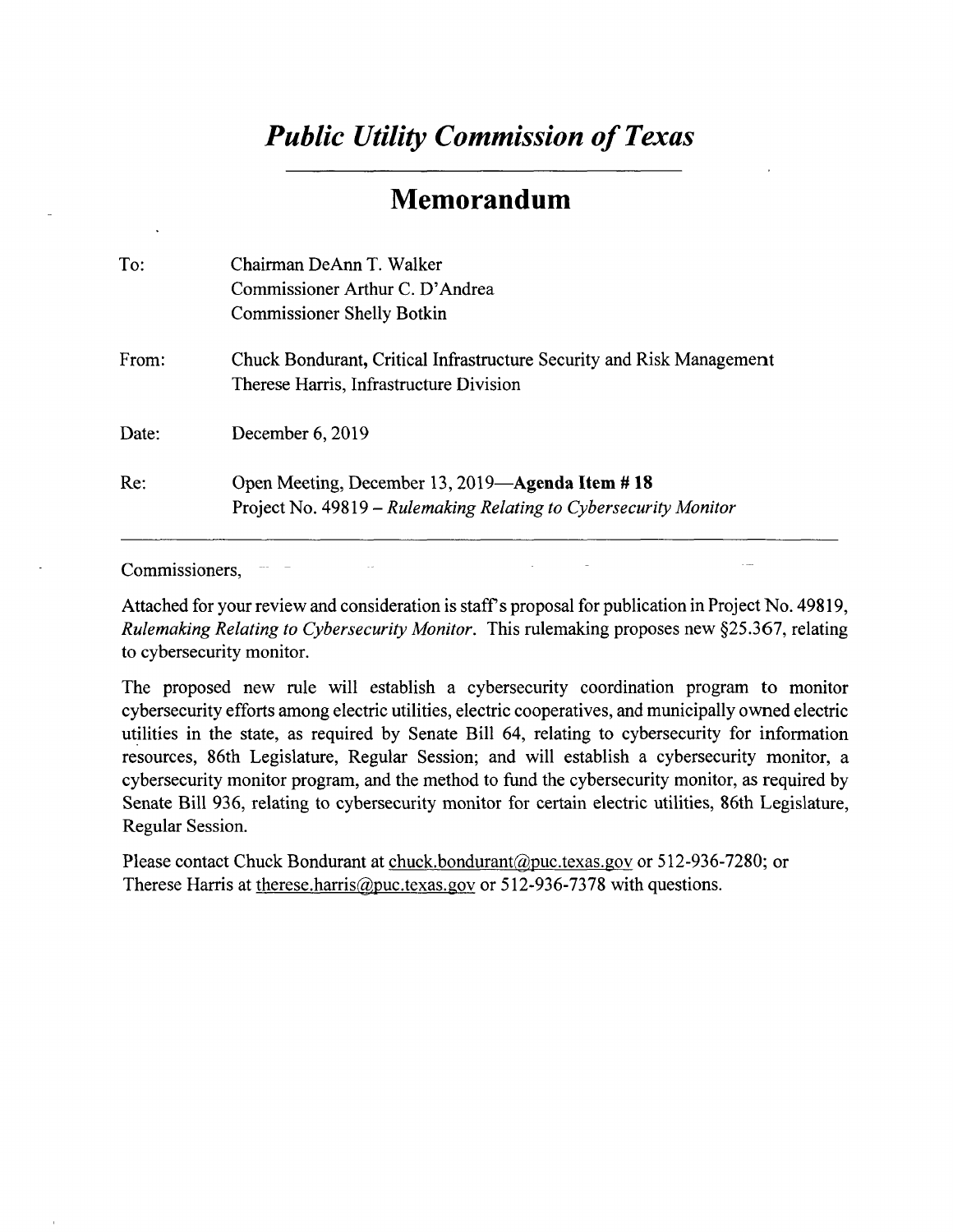# **CYBERSECURITY MONITOR**

## **RULEMAKING RELATING TO PUBLIC UTILITY COMMISSION OF TEXAS**

#### 2 **(STAFF RECOMMENDATION) PROPOSAL FOR PUBLICATION OF NEW §25.367**<br>**PROPOSAL FOR PUBLICATION OF NEW \$25.367** 4 **FOR CONSIDERATION AT THE DECEMBER 13, 2019 OPEN MEETING**

5 The Public Utility Commission of Texas (commission) proposes new §25.367, relating to 6 cybersecurity monitor. The proposed new rule will establish a cybersecurity coordination 7 program to monitor cybersecurity efforts among electric utilities, electric cooperatives, and 8 municipally owned electric utilities in the state, as required by Senate Bill 64, relating to 9 cybersecurity for information resources, 86th Legislature, Regular Session; and will establish a 10 cybersecurity monitor, a cybersecurity monitor program, and the method to fund the 11 cybersecurity monitor, as required by Senate Bill 936, relating to cybersecurity monitor for 12 certain electric utilities, 86th Legislature, Regular Session.

13

#### 14 *Growth Impact Statement*

15 The agency provides the following governmental growth impact statement for the proposed rule,

16 as required by Texas Government Code §2001.0221. The agency has determined that for each

17 year of the first five years that the proposed rule is in effect, the following statements will apply:

18 (1) the proposed rule will not create a government program beyond those required by statute and 19 will not eliminate a government program;

20 (2) implementation of the proposed rule will not require the creation of new employee positions 21 and will not require the elimination of existing employee positions;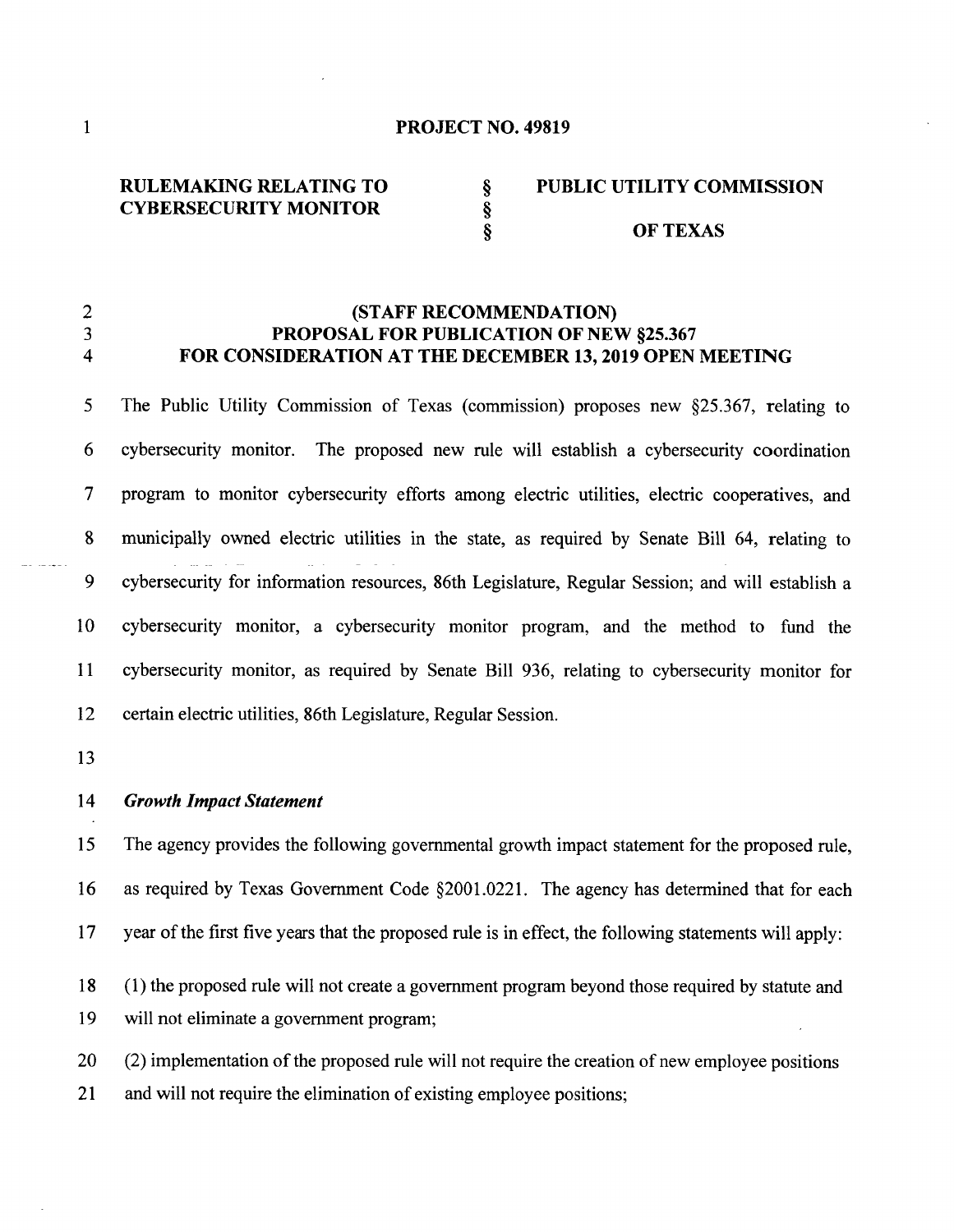1 (3) implementation of the proposed rule will not require an increase and will not require a

2 decrease in future legislative appropriations to the agency;

3 (4) the proposed rule will not require an increase and Will not require a decrease in fees paid to

4 the agency;

- 5 (5) the proposed rule will not create a new regulation;
- 6 (6) the proposed rule will not expand an existing regulation;
- 7 (7) the proposed rule will not change the number of individuals subject to the rule's applicability; 8 and
- 9 (8) the proposed rule will not affect this state's economy.
- 10

#### 11 *Fiscal Impact on Small and Micro-Businesses and Rural Communities*

12 There is no-adverse economic effect anticipated for small businesses, micro-businesses, or rural 13 communities as a result of implementing the proposed rule. Accordingly, no economic impact 14 statement or regulatory flexibility analysis is required under Texas Government Code 15 §2006.002(c).

16

#### 17 *Takings Impact Analysis*

18 The commission has determined that the proposed rule will not be a taking of private property as 19 defined in chapter 2007 of the Texas Government Code.

20

#### 21 *Fiscal Impact on State and Local Government*

22 Chuck Bondurant, Director of Critical Infrastructure Security and Risk Management, has 23 determined that for the first five-year period the proposed rule is in effect, there will be no fiscal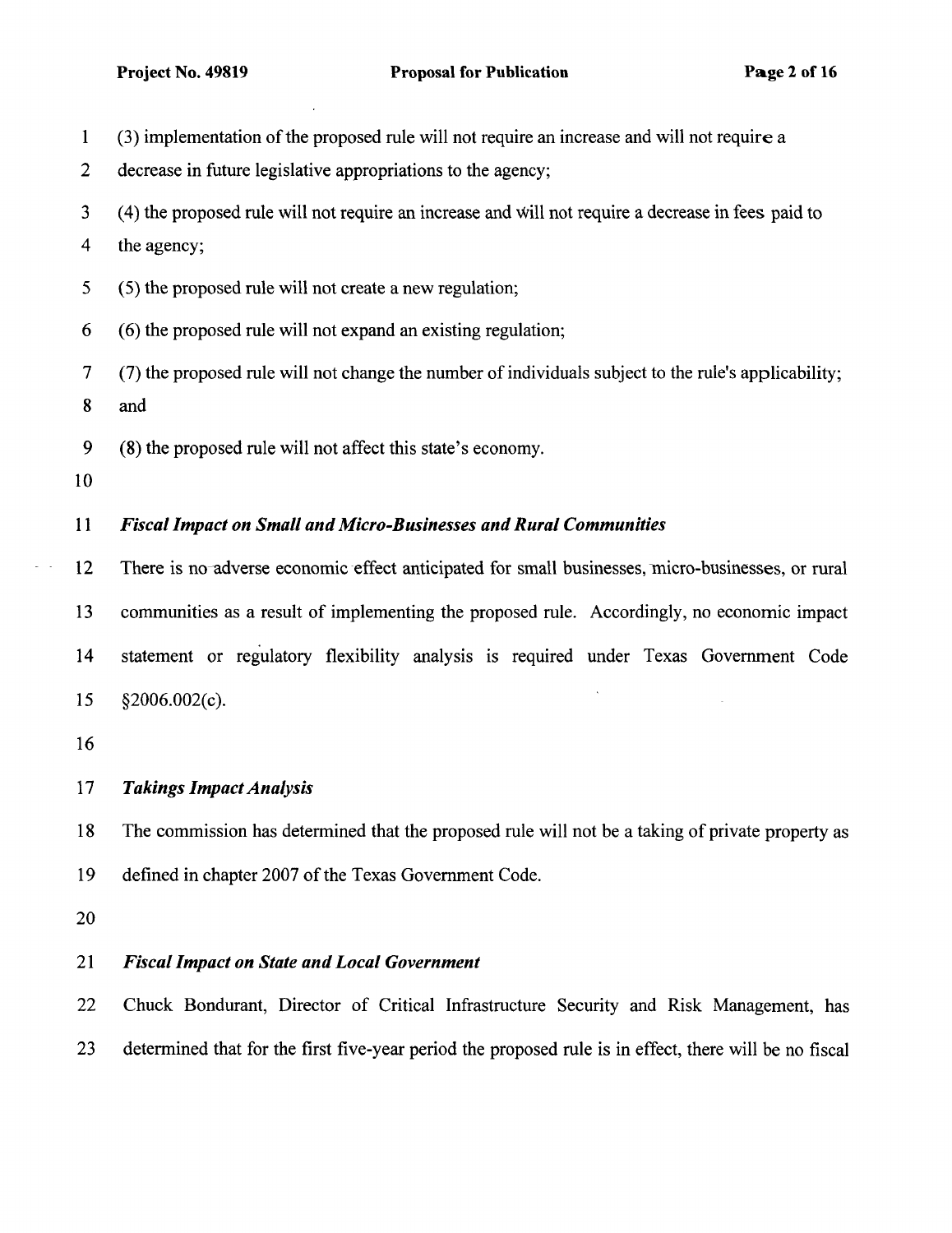1 implications for the state or for units of local government under Texas Government Code 2  $\&$  82001.024(a)(4) as a result of enforcing or administering the rule.

3

#### 4 *Public Benefits*

5 Mr. Bondurant has also determined that for each year of the first five years the proposed rule is in 6 effect, the anticipated public benefits expected as a result of the adoption of the proposed rule 7 will be collaboration among the commission, electric utilities, electric cooperatives, municipally 8 owned electric utilities, and the Electric Reliability Council of Texas (ERCOT) regarding efforts 9 to secure critical electric infrastructure from cyber vulnerabilities. The probable economic cost 10 for ERCOT to implement PURA §39.1516, added by SB 936 in the 86th Legislature, will be 11 funding the cybersecurity monitor's activities from the rate authorized by PURA §39.151(e). For 12 a monitored utility operating in the ERCOT power region, the cost of the cybersecurity monitor's 13 activities will be paid by the ERCOT system administration fee. This fee is unlikely to increase 14 as a result of the implementation of PURA §39.1516. The probable economic cost for an electric 15 utility, electric cooperative, or municipally owned electric utility operating solely outside the 16 ERCOT power region that elects to participate in the cybersecurity monitor program is the cost of 17 their contribution to the costs incurred for the cybersecurity monitor's activities. There is no 18 anticipated economic cost for an electric utility, electric cooperative, or municipally owned 19 electric utility to participate in the statewide cybersecurity coordination program.

- 20
- 21
- 22
- 23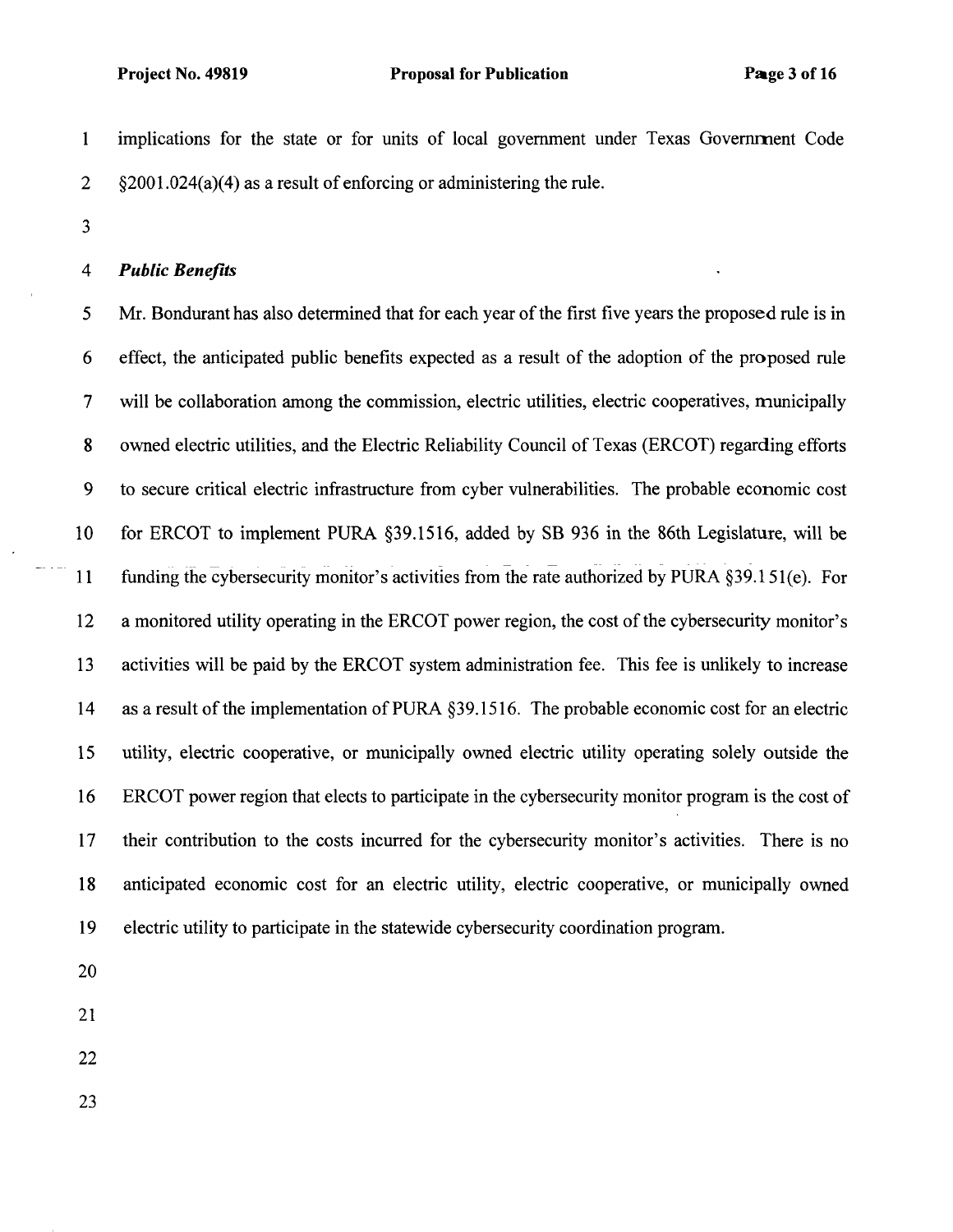# *1 Local Employment Impact Statement*  2 For each year of the first five years the proposed section is in effect, there should be no effect on 3 a local economy; therefore, no local employment impact statement is required under Texas 4 Government Code §2001.022. 5 6 *Costs to Regulated Persons*  7 Texas Government Code §2001.0045(b) does not apply to this rulemaking, because the Public 8 Utility Commission is expressly excluded under subsection §2001.0045(c)(7). 9 10 *Public Hearing*  11 The commission staff will conduct a public hearing on this rulemaking, if requested in 12 accordance with Texas Government Code §2001.029, at the commission's offices located in the 13 William B. Travis Building, 1701 North Congress Avenue, Austin, Texas 78701 on March 4, 14 2020 at 9:00 AM. The request for a public hearing must be received by February 10, 2020. If no 15 request for a public hearing is received and the commission staff cancels the hearing, it will make 16 a filing in this project prior to the scheduled date to cancel the hearing. 17 18 *Public Comments*

19 Initial comments on the proposed rule may be filed with the commission's filing clerk at 1701 20 North Congress Avenue, Austin, Texas or mailed to P.O. Box 13326, Austin, TX 78711-3326, 21 by January 27, 2020. Reply comments may be submitted by February 10, 2020. Sixteen copies 22 of comments on the proposed rule are required to be filed by §22.71(c) of 16 Texas 23 Administrative Code. Comments should be organized in a manner consistent with the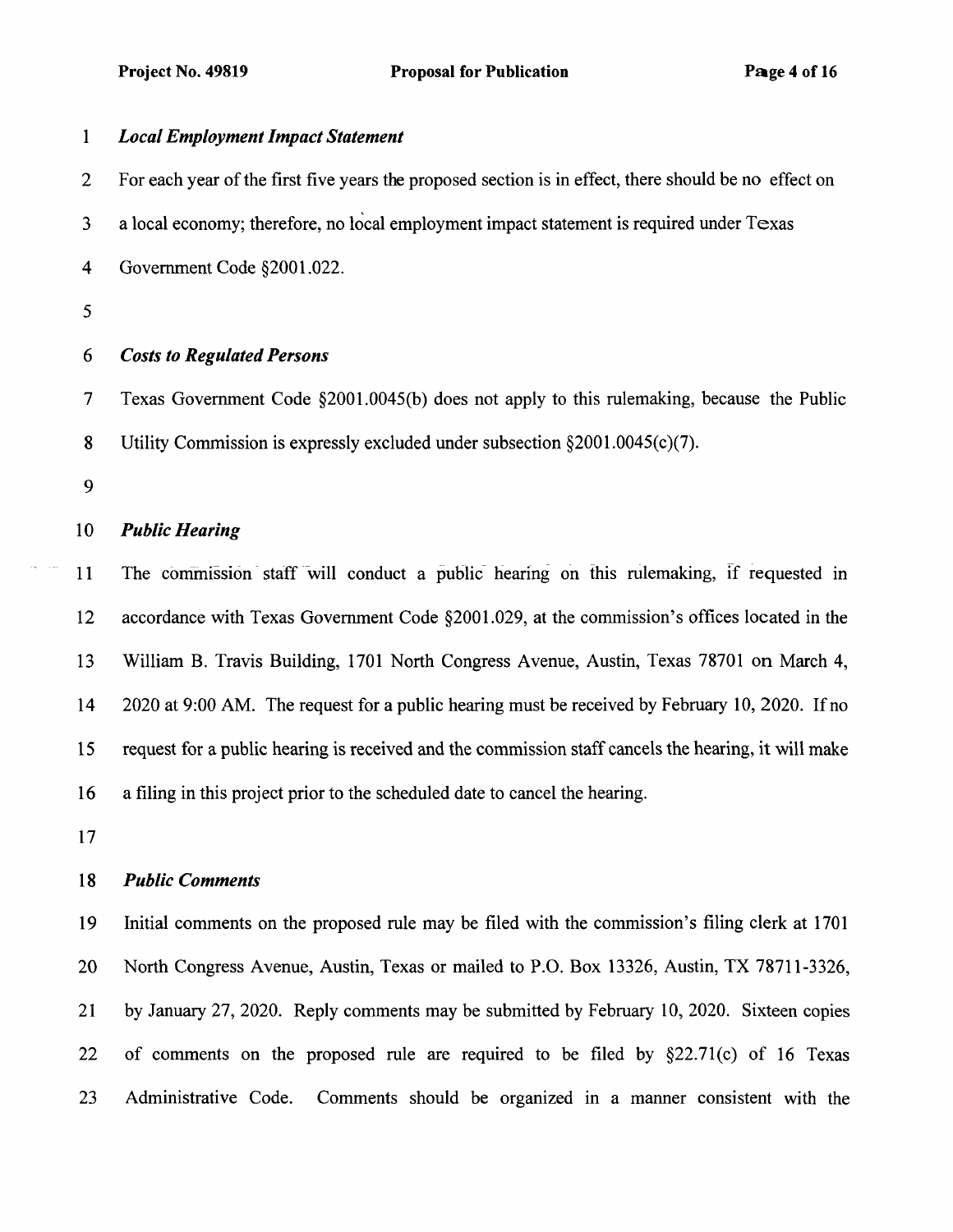$\omega_{\rm c}$ 

| $\mathbf{1}$             | organization of the proposed rule. The commission invites specific comments regarding the        |
|--------------------------|--------------------------------------------------------------------------------------------------|
| $\overline{2}$           | costs associated with, and benefits that will be gained by, implementation of the proposed rule. |
| $\overline{3}$           | The commission will consider the costs and benefits in deciding whether to modify the proposed   |
| 4                        | rule on adoption. All comments should refer to project number 49819.                             |
| 5                        |                                                                                                  |
| 6                        | <b>Statutory Authority</b>                                                                       |
| $\overline{\mathcal{I}}$ | This new rule is proposed under §14.002 of the Public Utility Regulatory Act, Tex. Util. Code    |
| 8                        | Ann. (West 2016 and Supp. 2017) (PURA), which provides the commission with the authority to      |
| 9                        | make and enforce rules reasonably required in the exercise of its powers and jurisdiction and    |
| 10                       | specifically, PURA §31.052 which grants the commission the authority to establish a              |
| 11                       | cybersecurity coordination program; and PURA §39.1516 which grants the commission authority      |
| 12                       | to adopt rules as necessary to implement statute relating to the cybersecurity monitor and the   |
| 13                       | cybersecurity monitor program.                                                                   |
| 14                       | Cross reference to statutes: Public Utility Regulatory Act §§14.002, 31.052, and 39.1516.        |
| 15                       |                                                                                                  |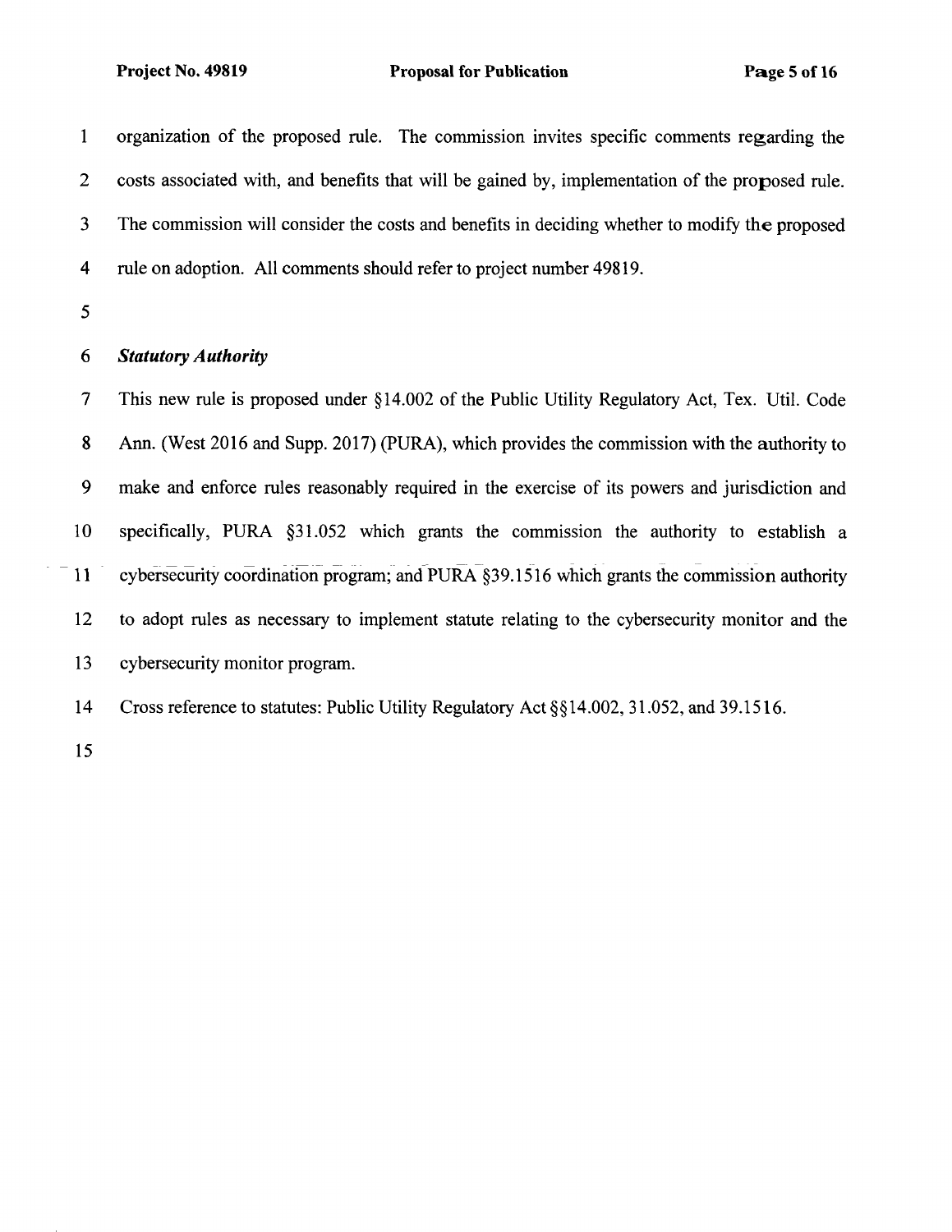| $\mathbf{1}$   |     | § 25.367. Cybersecurity Monitor.                                                               |
|----------------|-----|------------------------------------------------------------------------------------------------|
| $\overline{2}$ | (a) | This section establishes requirements for the commission's cybersecurity<br>Purpose.           |
| 3              |     | coordination program, the cybersecurity monitor program, the cybersecurity monitor, and        |
| $\overline{4}$ |     | participation in the cybersecurity monitor program; and establishes the methods to fund        |
| 5              |     | the cybersecurity monitor.                                                                     |
| 6              |     |                                                                                                |
| $\overline{7}$ | (b) | Applicability. This section is applicable to all electric utilities, including transmission    |
| 8              |     | and distribution utilities; corporations described in Public Utility Regulatory Act (PURA)     |
| 9              |     | §32.053; municipally owned utilities; electric cooperatives; and the Electric Reliability      |
| 10             |     | Council of Texas (ERCOT).                                                                      |
| 11             |     | and a strategic and strategic                                                                  |
| 12             | (c) | <b>Definitions.</b> The following words and terms when used in this section have the following |
| 13             |     | meanings, unless the context indicates otherwise:                                              |
| 14             |     | (1)<br>Cybersecurity monitor (CSM) -- The entity selected by the commission to serve           |
| 15             |     | as the commission's cybersecurity monitor and its staff.                                       |
| 16             |     | (2)<br>Cybersecurity coordination program -- The program established by the                    |
| 17             |     | commission to monitor the cybersecurity efforts of all electric utilities,                     |
| 18             |     | municipally owned utilities, and electric cooperatives in the state of Texas.                  |
| 19             |     | Cybersecurity monitor program -- The comprehensive outreach program for<br>(3)                 |
| 20             |     | monitored utilities managed by the CSM.                                                        |
| 21             |     | Monitored utility -- A transmission and distribution utility; a corporation<br>(4)             |
| 22             |     | described in PURA §32.053; a municipally owned utility or electric cooperative                 |
| 23             |     | that owns or operates equipment or facilities in the ERCOT power region to                     |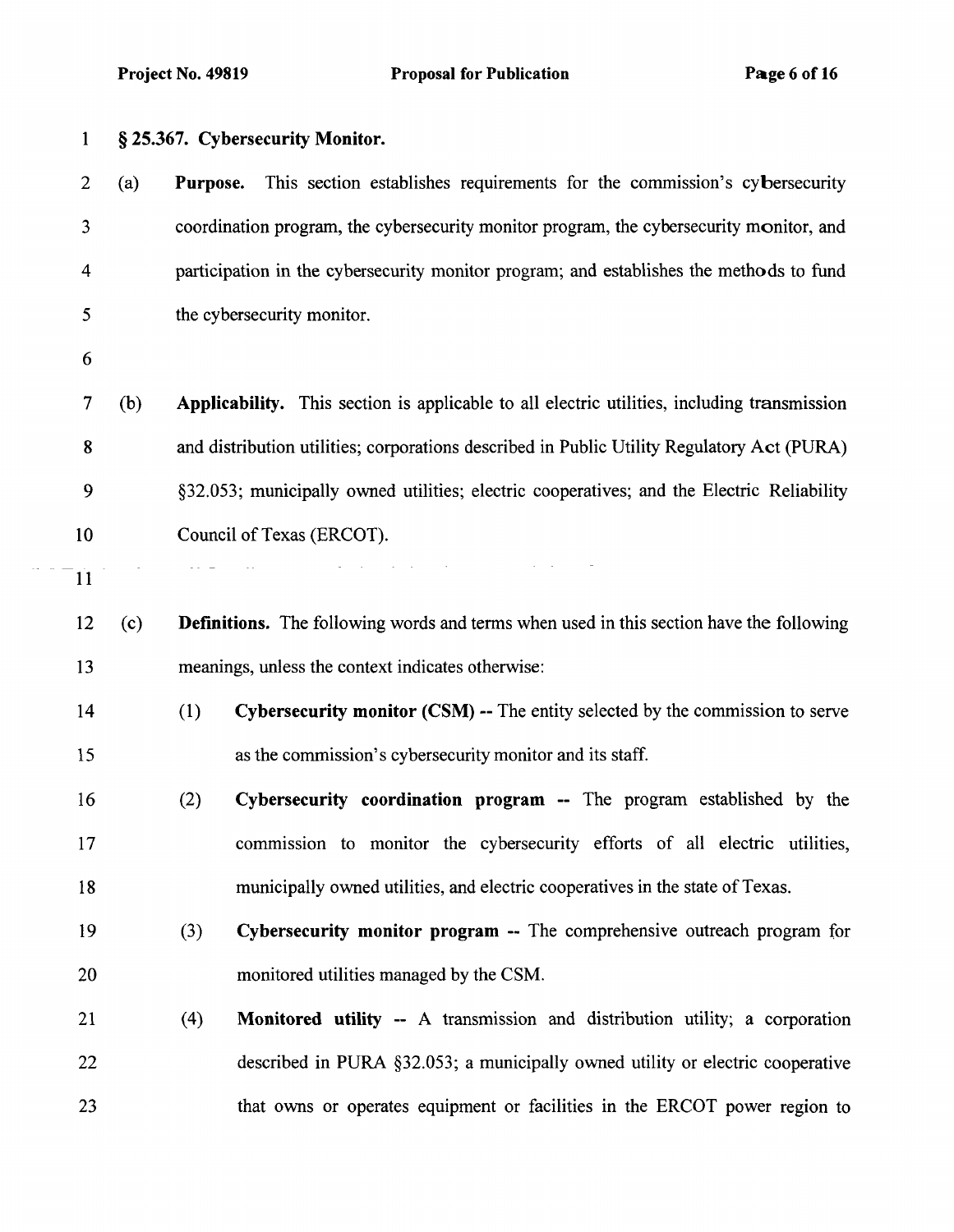$\sim$   $\sim$ 

 $\bar{\beta}$  $\bar{1}$  $\sim 10^7$ 

| $\mathbf{1}$            |     |     | transmit electricity at 60 or more kilovolts; or an electric utility, municipally  |
|-------------------------|-----|-----|------------------------------------------------------------------------------------|
| $\overline{2}$          |     |     | owned utility, or electric cooperative that operates solely outside the ERCOT      |
| 3                       |     |     | power region that has elected to participate in the cybersecurity monitor program. |
| $\overline{\mathbf{4}}$ |     |     |                                                                                    |
| 5                       | (d) |     | Selection of the CSM. The commission and ERCOT will contract with an entity        |
| 6                       |     |     | selected by the commission to act as the commission's CSM. The CSM must be         |
| 7                       |     |     | independent from ERCOT and is not subject to the supervision of ERCOT. The CSM     |
| $\bf 8$                 |     |     | must operate under the supervision and oversight of the commission.                |
| 9                       |     |     |                                                                                    |
| 10                      | (e) |     | <b>Qualifications of CSM.</b>                                                      |
| 11                      |     | (1) | The CSM must have the qualifications necessary to perform the duties and           |
| 12                      |     |     | responsibilities under subsection (f) of this section.                             |
| 13                      |     | (2) | The CSM must collectively possess a set of technical skills necessary to perform   |
| 14                      |     |     | cybersecurity monitoring functions that include:                                   |
| 15                      |     |     | developing, reviewing, and implementing cybersecurity risk management<br>(A)       |
| 16                      |     |     | programs, cybersecurity policies, cybersecurity strategies, and similar            |
| 17                      |     |     | governance documents;                                                              |
| 18                      |     |     | (B)<br>working knowledge of North American Electric Reliability Corporation        |
| 19                      |     |     | Critical<br>(NERC<br>Infrastructure<br>Protection<br>$CIP$ )<br>standards<br>and   |
| 20                      |     |     | implementation of those standards; and                                             |
| 21                      |     |     | (C)<br>conducting vulnerability assessments.                                       |
| 22                      |     | (3) | The CSM director and staff are subject to background security checks as            |
| 23                      |     |     | determined by the commission.                                                      |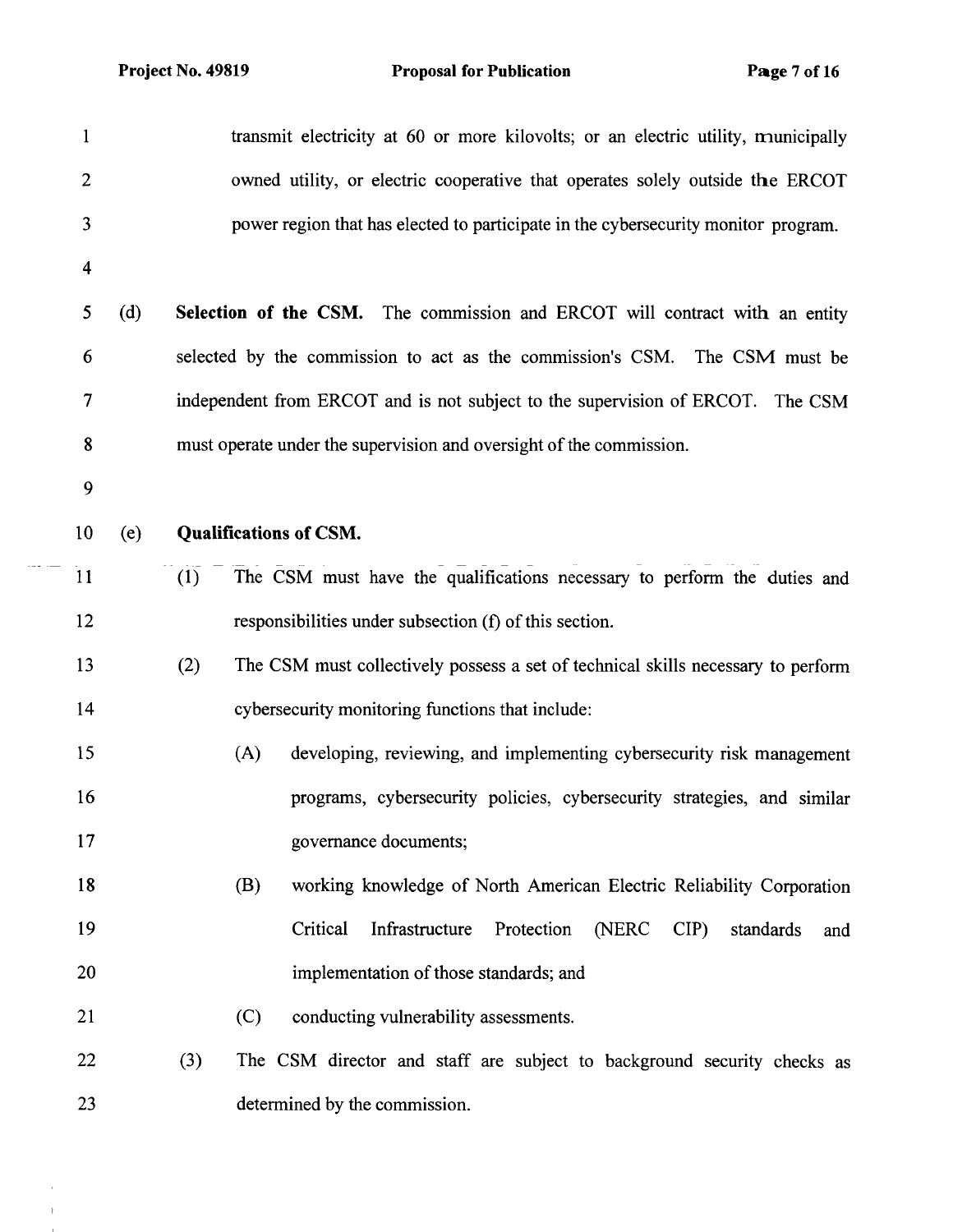$\sim$   $-$ 

 $\hat{\mathbf{v}}$ 

| $\mathbf{1}$   |     | (4)      |     |       | The CSM director and every CSM staff member who has access to confidential            |
|----------------|-----|----------|-----|-------|---------------------------------------------------------------------------------------|
| $\overline{c}$ |     |          |     |       | information must each have a federally-granted secret level clearance and             |
| 3              |     |          |     |       | maintain that level of security clearance throughout the term of the contract.        |
| 4              |     |          |     |       |                                                                                       |
| 5              | (f) |          |     |       | Responsibilities of the CSM. The CSM will gather and analyze information and data as  |
| 6              |     |          |     |       | needed to manage the cybersecurity coordination program and the cybersecurity monitor |
| 7              |     | program. |     |       |                                                                                       |
| 8              |     | (1)      |     |       | Cybersecurity Coordination Program. The cybersecurity coordination program            |
| 9              |     |          |     |       | is available to all electric utilities, municipally owned utilities, and electric     |
| 10             |     |          |     |       | cooperatives in the state of Texas. The cybersecurity coordination program must       |
| 11             |     |          |     |       | include the following functions:                                                      |
| 12             |     |          | (A) |       | guidance on best practices in cybersecurity;                                          |
| 13             |     |          | (B) |       | facilitation of sharing cybersecurity information among utilities;                    |
| 14             |     |          | (C) |       | research and development of best practices regarding cybersecurity;                   |
| 15             |     |          | (D) |       | guidance on best practices for cybersecurity controls for supply chain risk           |
| 16             |     |          |     |       | management of cybersecurity systems used by utilities, which may include.             |
| 17             |     |          |     |       | as applicable, best practices related to:                                             |
| 18             |     |          |     | (i)   | software integrity and authenticity;                                                  |
| 19             |     |          |     | (ii)  | vendor risk management and procurement controls, including                            |
| 20             |     |          |     |       | notification by a vendor of incidents related to the vendor's                         |
| 21             |     |          |     |       | products and services; and                                                            |
| 22             |     |          |     | (iii) | vendor remote access.                                                                 |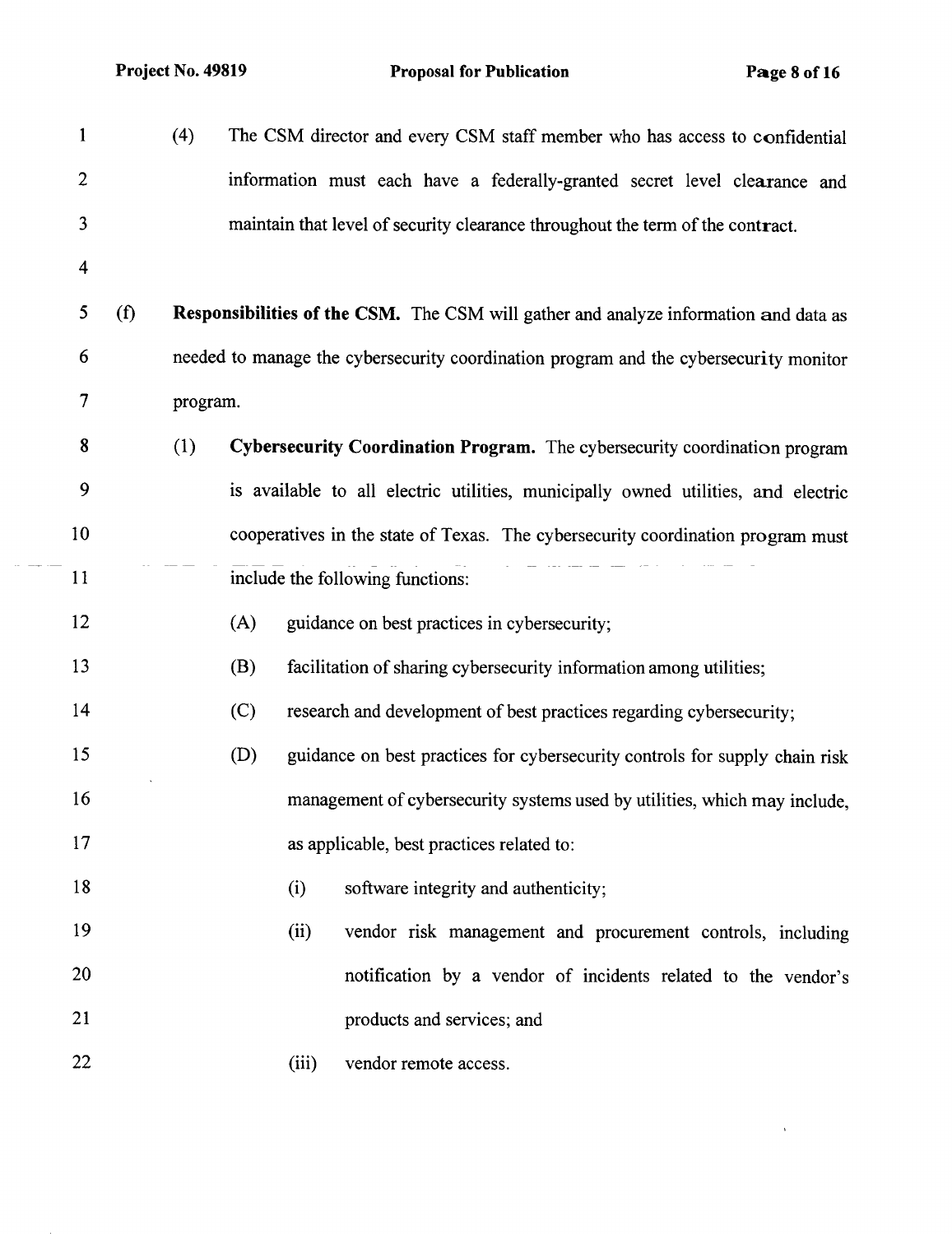$\bar{z}$ 

 $\hat{\mathbf{v}}$ 

|    | $\mathbf{1}$   | (2) | Cybersecurity Monitor Program.<br>The cybersecurity monitor program is            |
|----|----------------|-----|-----------------------------------------------------------------------------------|
|    | $\overline{2}$ |     | available to all monitored utilities. The cybersecurity monitor program must      |
|    | 3              |     | include the functions of the cybersecurity coordination program listed in         |
|    | 4              |     | paragraph (1) of this subsection and the following functions:                     |
|    | 5              |     | (A)<br>holding regular meetings with monitored utilities to discuss emerging      |
|    | 6              |     | threats, best business practices, and training opportunities;                     |
|    | 7              |     | (B)<br>reviewing self-assessments of cybersecurity efforts voluntarily disclosed  |
|    | 8              |     | by monitored utilities; and                                                       |
|    | 9              |     | (C)<br>reporting to the commission on monitored utility cybersecurity             |
| 10 |                |     | preparedness.                                                                     |
| 11 |                |     |                                                                                   |
| 12 | (g)            |     | Authority of the CSM.                                                             |
| 13 |                | (1) | The CSM has the authority to conduct monitoring, analysis, reporting, and related |
|    | 14             |     | activities but has no enforcement authority.                                      |
|    | 15             | (2) | The CSM has the authority to request information from a monitored utility about   |
|    | 16             |     | activities that may be potential cybersecurity threats.                           |
|    | 17             | (3) | The CSM is authorized to require that each monitored utility designate one or     |
|    | 18             |     | more points of contact who can answer questions the CSM may have regarding a      |
|    | 19             |     | monitored utility's cyber and physical security activities.                       |
|    | 20             |     |                                                                                   |
|    | 21<br>(h)      |     | Ethics standards governing the CSM.                                               |
|    | 22             | (1) | During the period of a person's service with the CSM, the person must not:        |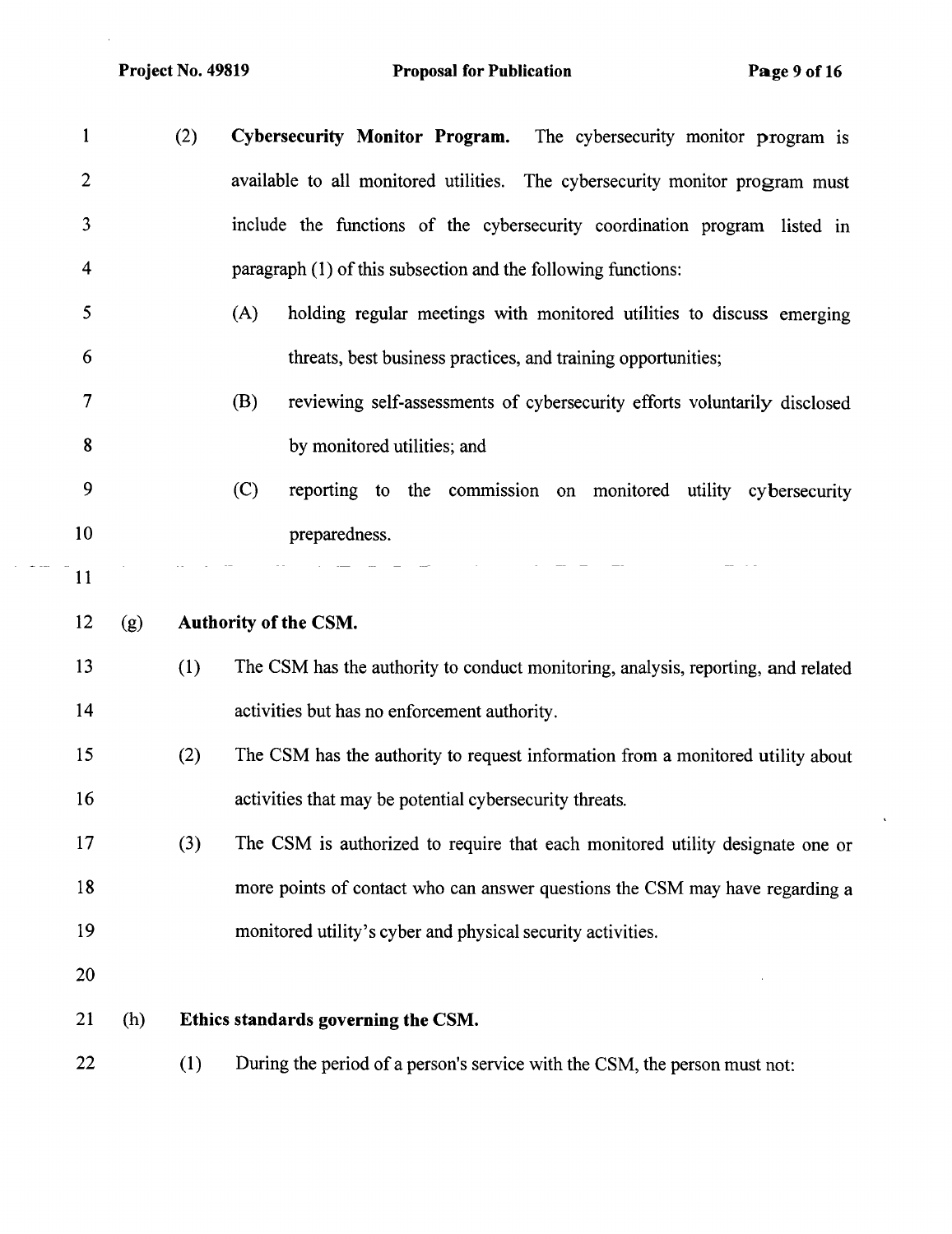1 (A) have a specific interest in the commission's regulation and must not have a 2 direct financial interest in the provision of electric service in the state of 3 Texas; or have a current contract to perform services for any entity as 4 described by PURA §31.051 or a corporation described by PURA §32.053. 5 (B) serve as an officer, director, partner, owner, employee, attorney, or 6 consultant for ERCOT or any entity as described by PURA §3 1.051 or a 7 corporation described by PURA §32.053; 8 (C) directly or indirectly own or control securities in any entity, an affiliate of 9 any entity, or direct competitor of any entity as described by PURA 10 §31.051 or a corporation described by PURA §32.053, except that it is not 11 a violation of this rule if the person indirectly owns an interest in a 12 retirement system, institution or fund that in the normal course of business 13 invests in diverse securities independently of the control of the person; or 14 (D) accept a gift, gratuity, or entertainment from ERCOT, any entity, an 15 affiliate of any entity, or an employee or agent of any entity as described 16 by PURA §31.051 or a corporation described by PURA §32.053. 17 (2) The CSM director or a CSM staff member must not directly or indirectly solicit, 18 request from, suggest, or recommend to any entity, an affiliate of any entity, or an 19 employee or agent of any entity as described by PURA §31.051 or a corporation 20 described by PURA §32.053, the employment of a person by any entity as 21 described by PURA §31.051 or a corporation described by PURA §32.053 or an 22 affiliate.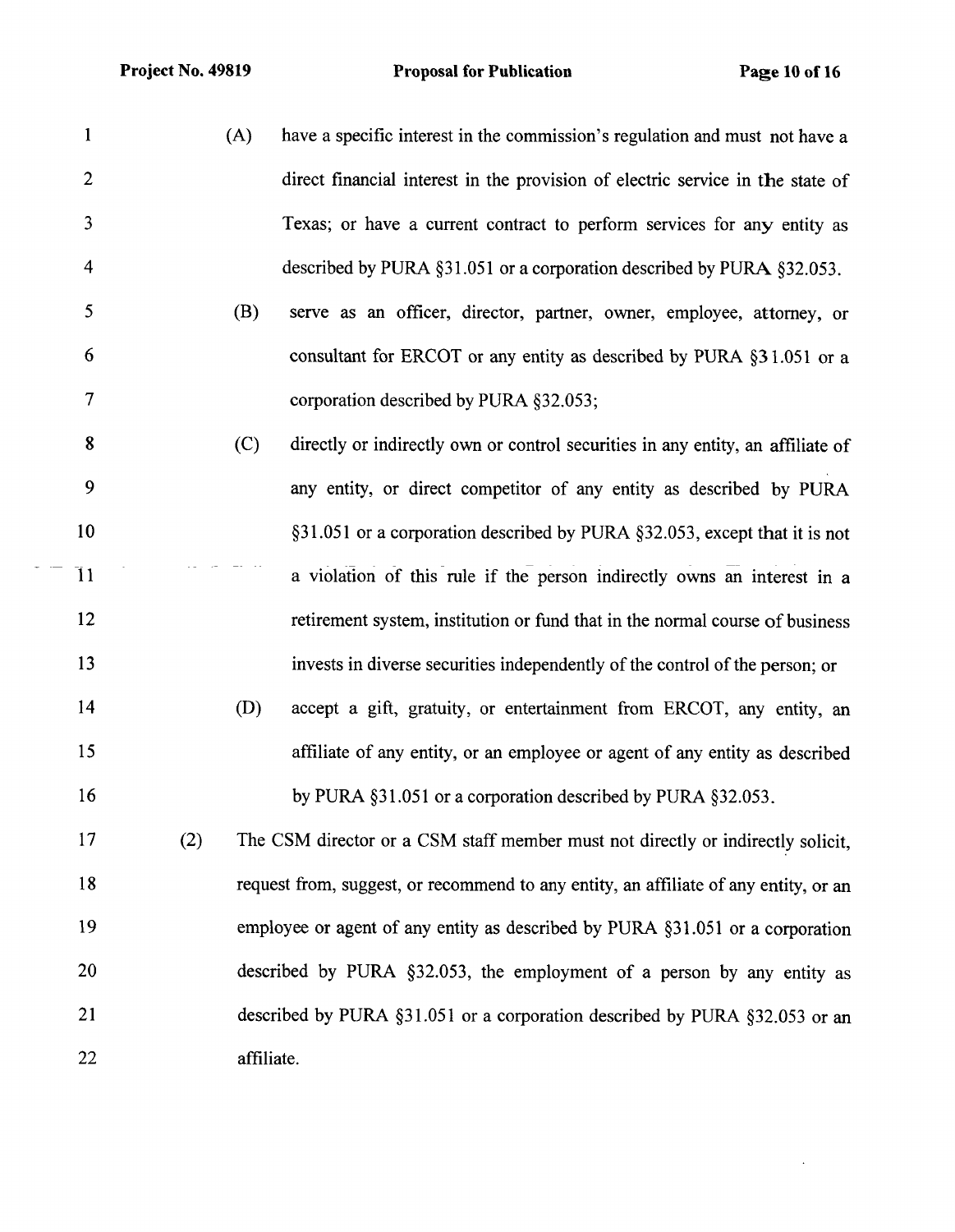$\sim 10^{-11}$ 

 $\hat{\boldsymbol{\theta}}$ 

| $\mathbf{1}$ |     | The commission may impose post-employment restrictions for the CSM and its<br>(3)            |
|--------------|-----|----------------------------------------------------------------------------------------------|
| $\mathbf{2}$ |     | staff.                                                                                       |
| 3            |     |                                                                                              |
| 4            | (i) | <b>Confidentiality standards.</b> The CSM and commission staff must protect confidential     |
| 5            |     | information and data in accordance with the confidentiality standards established in         |
| 6            |     | PURA, the ERCOT protocols, commission rules, and other applicable laws.<br>The               |
| 7            |     | requirements related to the level of protection to be afforded information protected by      |
| 8            |     | these laws and rules are incorporated in this section.                                       |
| 9            |     |                                                                                              |
| 10           | (j) | <b>Reporting requirement.</b> All reports prepared by the CSM must reflect the CSM's         |
| 11           |     | independent analysis, findings, and expertise. The CSM must prepare and submit to the        |
| 12           |     | commission:                                                                                  |
| 13           |     | (1)<br>monthly, quarterly, and annual reports; and                                           |
| 14           |     | (2)<br>periodic or special reports on cybersecurity issues or specific events as directed by |
| 15           |     | the commission or commission staff.                                                          |
| 16           |     |                                                                                              |
| 17           | (k) | Communication between the CSM and the commission.                                            |
| 18           |     | (1)<br>The personnel of the CSM may communicate with the commission and                      |
| 19           |     | commission staff on any matter without restriction consistent with confidentiality           |
| 20           |     | requirements.                                                                                |
| 21           |     | The CSM must:<br>(2)                                                                         |
| 22           |     | immediately report directly to the commission and commission staff any<br>(A)                |
| 23           |     | potential cybersecurity concerns;                                                            |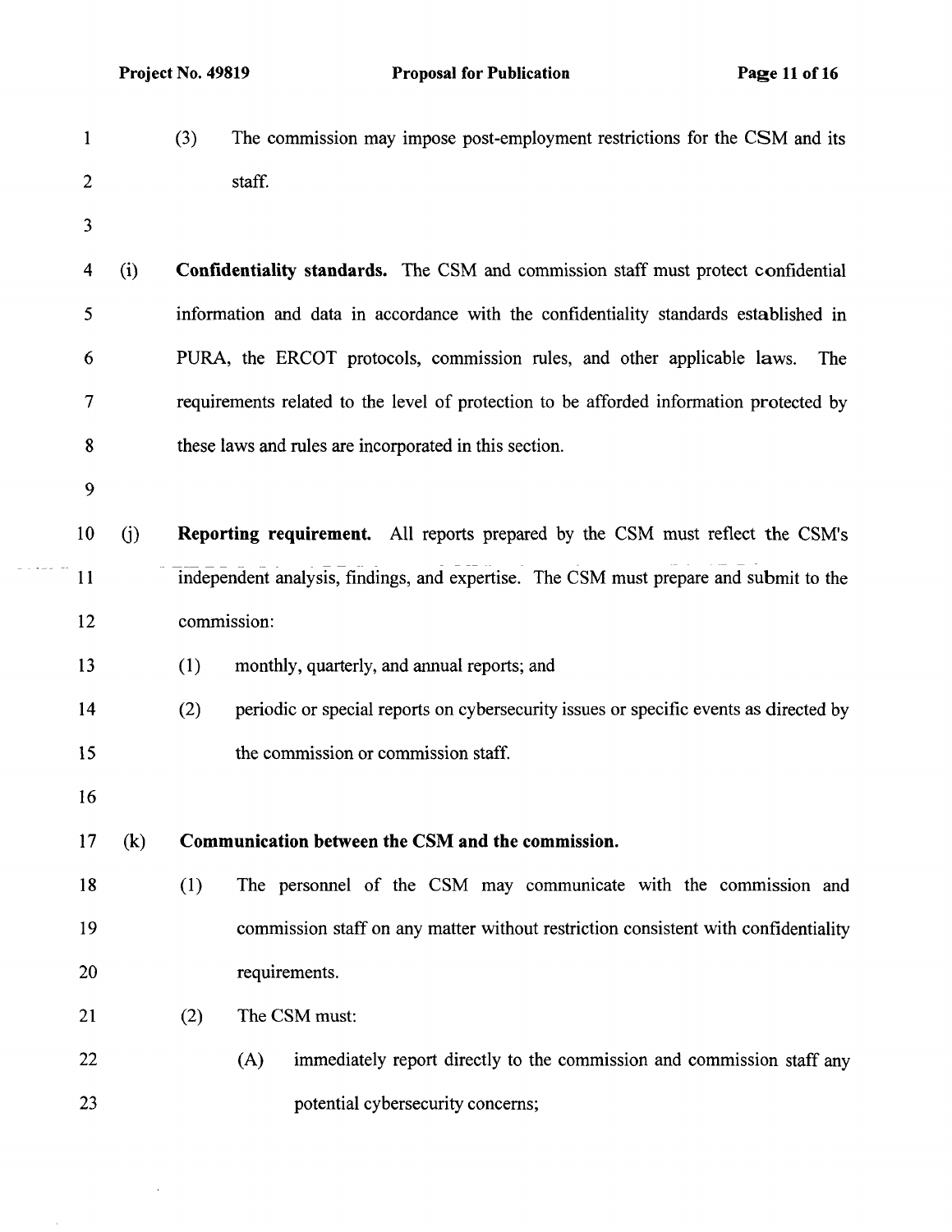- 1 (B) regularly communicate with the commission and commission staff, and 2 keep the commission and commission staff apprised of its activities, 3 findings, and observations;
- 4 (C) coordinate with the commission and commission staff to identify 5 priorities; and
- 6 (E) coordinate with the commission and commission staff to assess the 7 resources and methods for cybersecurity monitoring, including consulting 8 needs.
- 9
- 10 **(1) ERCOT's responsibilities and support role.** ERCOT must provide to the CSM any 11 access, information, support, or cooperation that the commission determines is necessary 12 for the CSM to perform the functions described by subsection (f) of this section.
- 13 (1) ERCOT must conduct an internal cybersecurity risk assessment, vulnerability 14 testing, and employee training to the extent that ERCOT is not otherwise required 15 to do so under applicable state and federal cybersecurity and information security 16 laws.
- 17 (2) ERCOT must submit an annual report to the commission on ERCOT's 18 compliance with applicable cybersecurity and information security laws by 19 January 15 of each year or as otherwise determined by the commission.
- 20 (3) Information submitted in the report under paragraph (2) of this subsection is 21 confidential and not subject to disclosure under chapter 552, Government Code.
- 22
- 23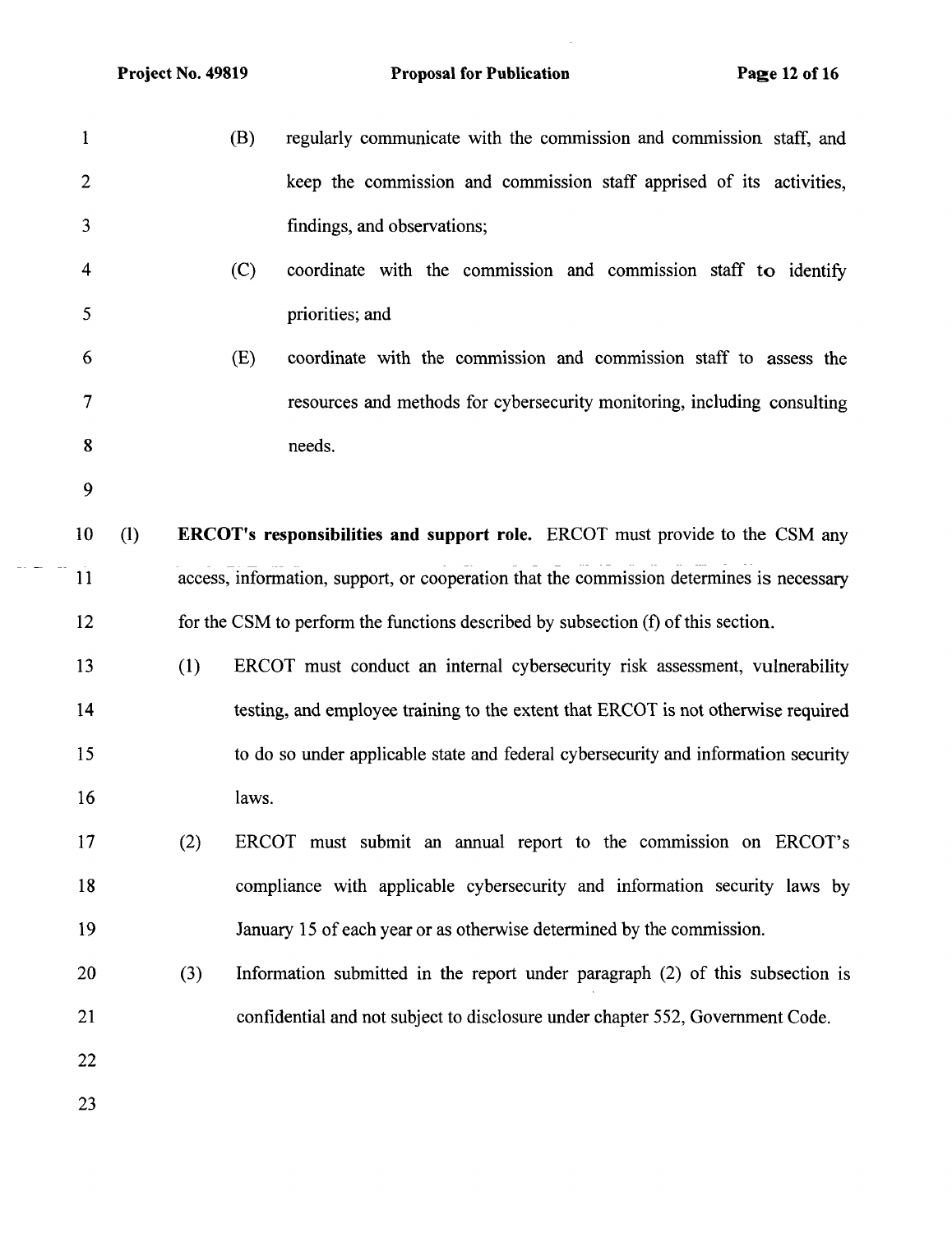1

12

13

14

15

#### (m) **Participation in the cybersecurity monitor program.**

- 2 3 4 5 (1) A transmission and distribution utility, a corporation described in PURA §32.053, and a municipally owned utility or electric cooperative that owns or operates equipment or facilities in the ERCOT power region to transmit electricity at 60 or more kilovolts must participate in the cybersecurity monitor program.
- 6 7 8 9 10 11 (2) An electric utility, municipally owned utility, or electric cooperative that operates solely outside the ERCOT power region may elect to participate in the cybersecurity monitor program. An electric utility, municipally owned utility, or electric cooperative that operates solely outside the ERCOT power region that elects to participate in the cybersecurity monitoring program is a monitored utility. (A) An electric utility, municipally owned utility, or electric cooperative that
	- elects to participate in the cybersecurity monitor program must annually:
		- (i) file with the commission its intent to participate in the program and to contribute to the costs of the CSM's activities in the project established by commission staff for this purpose; and
- 16 17 18 19 (ii) complete and submit to ERCOT the participant agreement form available on the ERCOT website to furnish information necessary to determine and collect the monitored utility's share of the costs of the CSM's activities under subsection (n) of this section.
- 20 21 22 23 (B) The cybersecurity monitor program year is the calendar year. An electric utility, municipally owned utility, or electric cooperative that elects to participate in the cybersecurity monitor program must file its intent to participate and complete the participant agreement form under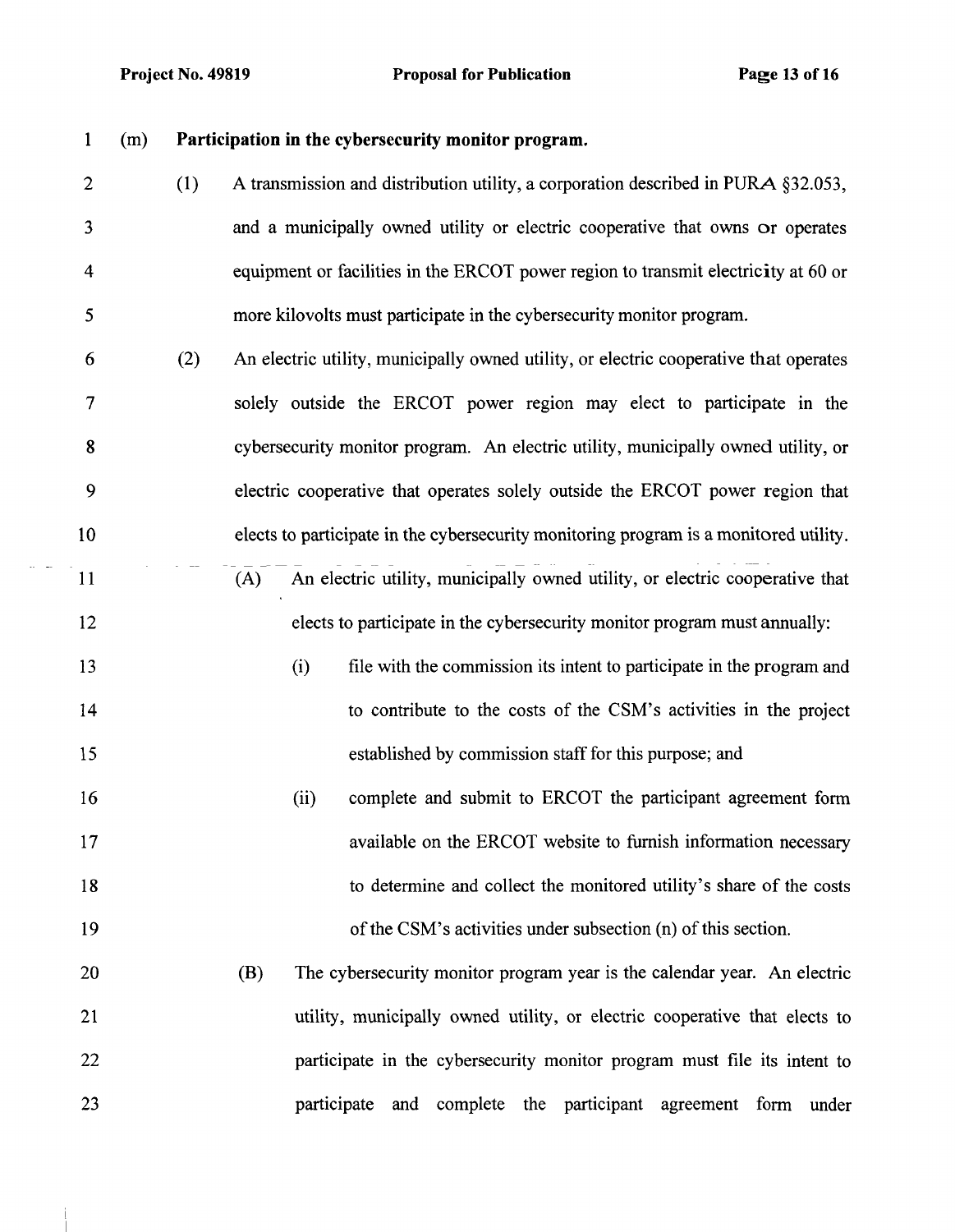$\sim$   $\sim$ 

 $\ddot{\phantom{0}}$ 

| 1              |     |     |                       | subparagraph (A) of this subsection for each calendar year that it intends to   |
|----------------|-----|-----|-----------------------|---------------------------------------------------------------------------------|
| $\overline{2}$ |     |     |                       | participate in the program.                                                     |
| 3              |     |     | (i)                   | Notification of intent to participate and a completed participant               |
| $\overline{4}$ |     |     |                       | agreement form may be submitted at any time during the program                  |
| 5              |     |     |                       | year, however, an electric utility, municipally owned utility, or               |
| 6              |     |     |                       | electric cooperative that elects to participate in an upcoming                  |
| 7              |     |     |                       | program year is encouraged to complete these steps by December 1                |
| 8              |     |     |                       | prior to the program year in order to obtain the benefit of                     |
| 9              |     |     |                       | participation for the entire program year.                                      |
| 10             |     |     | (ii)                  | The cost of participation is determined on an annual basis and will             |
| 11             |     |     |                       | not be prorated.                                                                |
| 12             |     |     | (iii)                 | A monitored utility that elected to participate under subsection                |
| 13             |     |     |                       | $(m)(2)$ may discontinue its participation in the cybersecurity                 |
| 14             |     |     |                       | monitor program at any time but is required to pay the annual cost              |
| 15             |     |     |                       | of participation for any calendar year in which the monitored utility           |
| 16             |     |     |                       | submitted a notification of intent to participate.                              |
| 17             |     |     |                       |                                                                                 |
| 18             | (n) |     | Funding of the CSM.   |                                                                                 |
| 19             |     | (1) |                       | ERCOT must use funds from the rate authorized by PURA $\S 39.151(e)$ to pay for |
| 20             |     |     | the CSM's activities. |                                                                                 |
| 21             |     | (2) |                       | A monitored utility that operates solely outside of the ERCOT power region must |
| 22             |     |     |                       | contribute to the costs incurred for the CSM's activities.                      |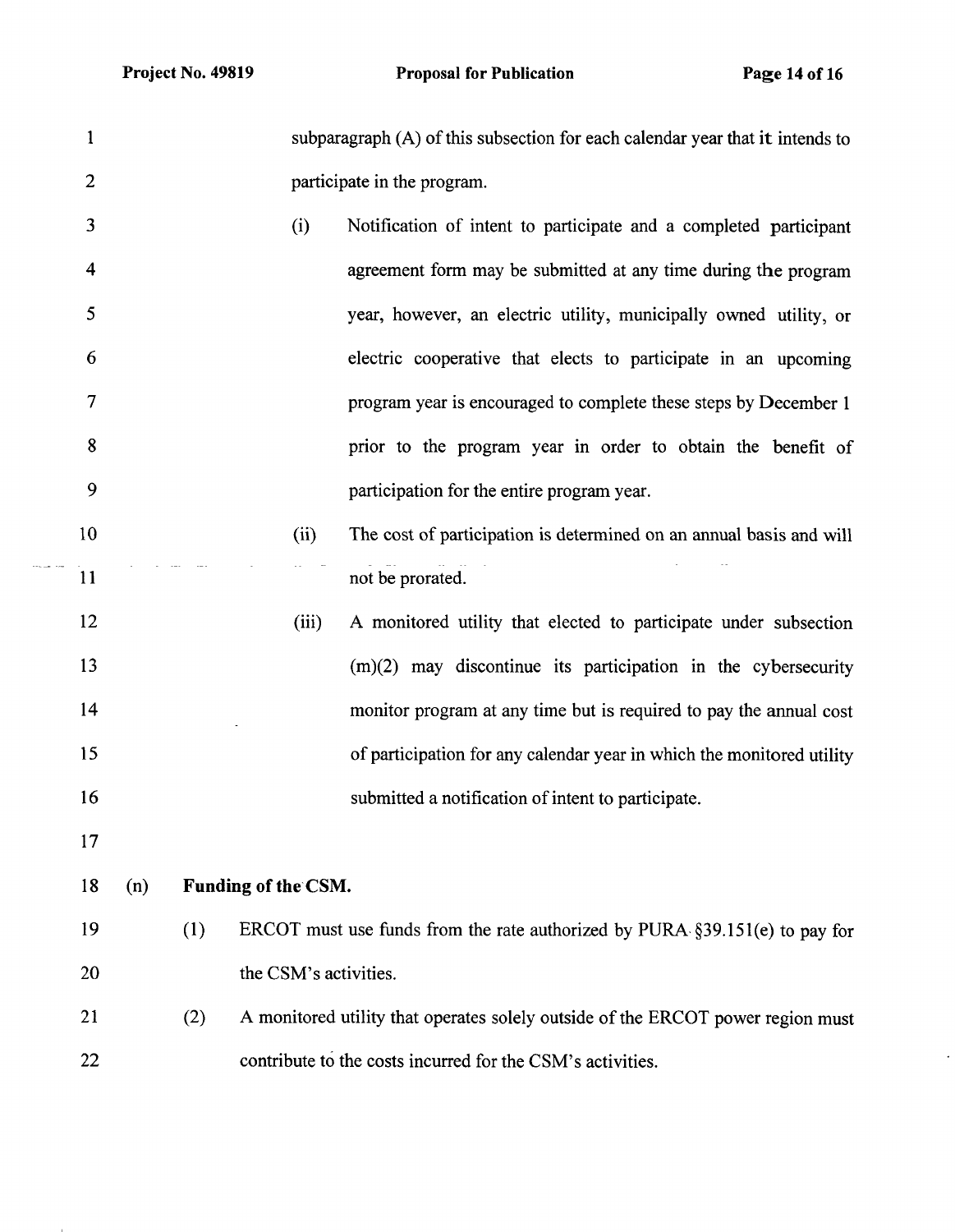$\sim$  2004  $\sim$  200

 $\frac{1}{4}$ 

| 1              | (A) |          | On an annual basis, ERCOT must calculate the non-refundable, fixed fee    |
|----------------|-----|----------|---------------------------------------------------------------------------|
| $\overline{2}$ |     |          | that a monitored utility that operates solely outside of the ERCOT power  |
| 3              |     |          | region must pay in order to participate in the cybersecurity monitor      |
| 4              |     |          | program for the upcoming calendar year.                                   |
| 5              | (B) |          | ERCOT must file notice of the fee in the project designated by the        |
| 6              |     |          | commission for this purpose and post notice of the fee on the ERCOT       |
| 7              |     | website. |                                                                           |
| 8              |     | (i)      | For the 2020 program year, ERCOT must file and post notice of             |
| 9              |     |          | the fee to participate in the program by May 1, 2020.                     |
| 10             |     | (ii)     | Beginning with the 2021 program year, ERCOT must file and post            |
| 11             |     |          | notice of the fee to participate in the program by October 1 of the       |
| 12             |     |          | preceding program year.                                                   |
| 13             | (C) |          | Before filing notice of the fee as required by paragraph $(2)(B)$ of this |
| 14             |     |          | subsection, ERCOT must obtain approval of the fee amount and              |
| 15             |     |          | calculation methodology from the commission's executive director.         |
| 16             |     |          |                                                                           |
| 17             |     |          |                                                                           |